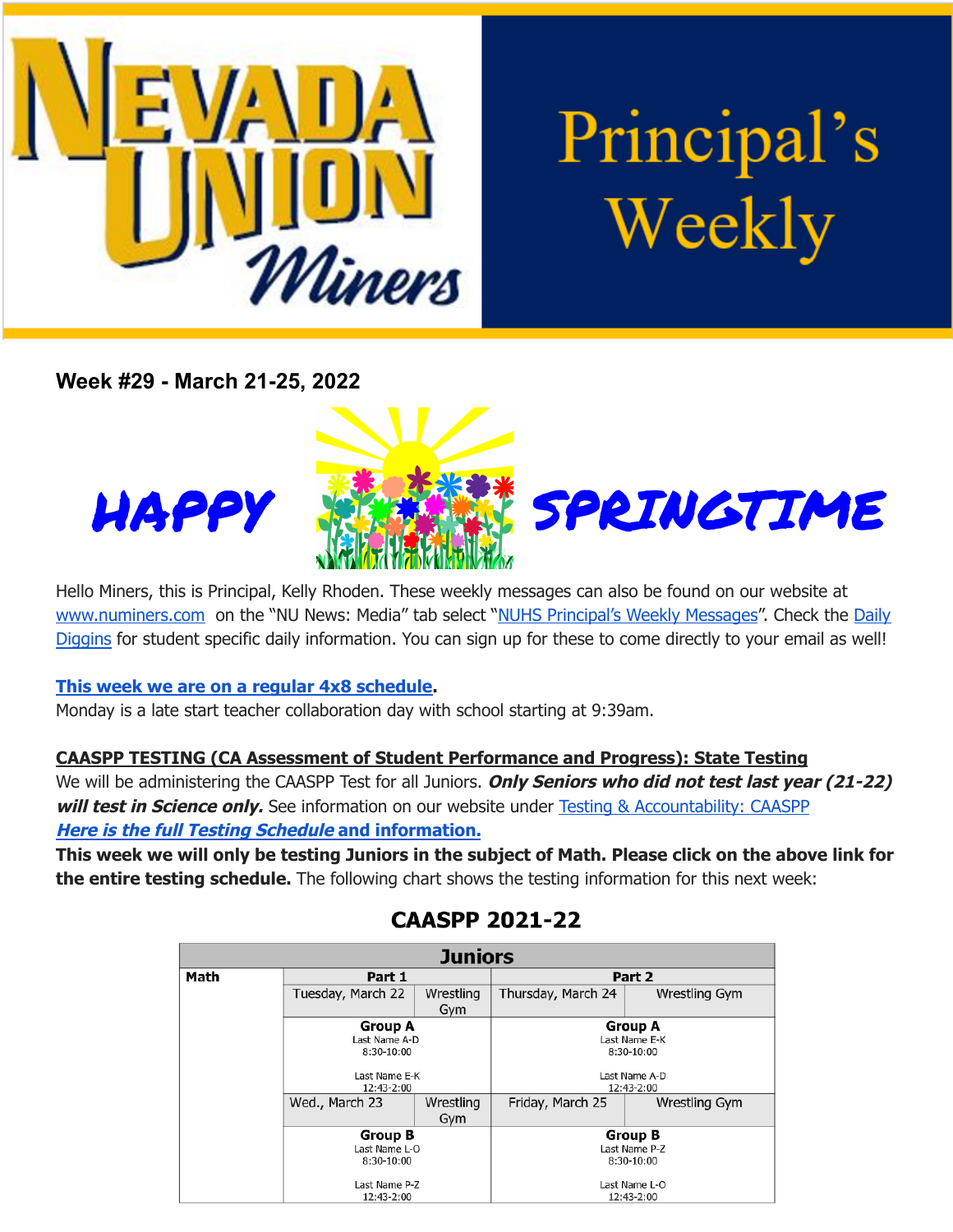#### **THE LEARNING CENTER:**

The Learning Center will be closed all week March 21-25 to accommodate our Sp.Ed students that have a separate setting for testing. The Learning Center is located in E10.

#### **NEVADA UNION CHOIR MADRIGAL DINNER:**

**Friday, March 25, 2022 7:00pm-9:30pm Saturday, March 26, 2022 5:00pm-7:30pm Location:** St. Joseph's Cultural Center, 401 S. Church Street **Tickets:** \$45 online at [Nevada](http://www.nuchoir.org/) Union Choir Tickets WILL NOT be sold at the door.

#### **JUNIOR PROM: (location correction)**

**Date**: **March 26, 2022**

#### **Time: 7:00pm-10:00 pm**

**Location**: Nevada County Fairgrounds Whitney Pavillion (enter through gate 5)

**Ticket Prices**: NU students-\$35 cash with valid, current school ID Guests-\$40 cash with approved paperwork **Ticket location**: J200a **NO TICKETS WILL BE SOLD AT THE DOOR TO THIS EVENT**

**Guest passes**:

- If a Jr would like to bring a guest from another grade level who is also an NU student, no paperwork is needed. They just need to get tickets together and arrive at the dance together.
- Only one quest per Junior
- Paperwork is available in the Student Store and it is **due Friday, March 18th.**
- Pending admin approval, quest tickets will be sold March 23 & 24 in J200a before school and at lunch.

#### **Tickets are on sale now!**

- You need cash and a valid student ID in hand to purchase tickets
- You can get them at lunch in J200a through the end of the week  $-$  or  $-$
- **● 1/2 hour before school starts or during lunch March 21-24**

#### **ON-CAMPUS FOOD PANTRY:**

**Dates: Thursdays Time: 3:30pm-4:30pm Location: NU Room G3**

Could your household use some more food items in the pantry?

Nevada Union, in partnership with United Way, is continuing the on-campus Food Pantry to help connect people with basic need items.

Besides shelf-stable foods, we have personal items like towels, shower supplies, laundry soap, dental health products, and backpacks. Come into G3 Thursdays from 3:30 to 4:30 and select items from the shelves or pick up a pre-packed box of food if you don't have time to shop.

Staff/Coaches: If you have a student or family you know to be in need of food or hygiene items, you can stop in. Please email June [Gilfillan](mailto:Jgilfillan@njuhsd.com) for access.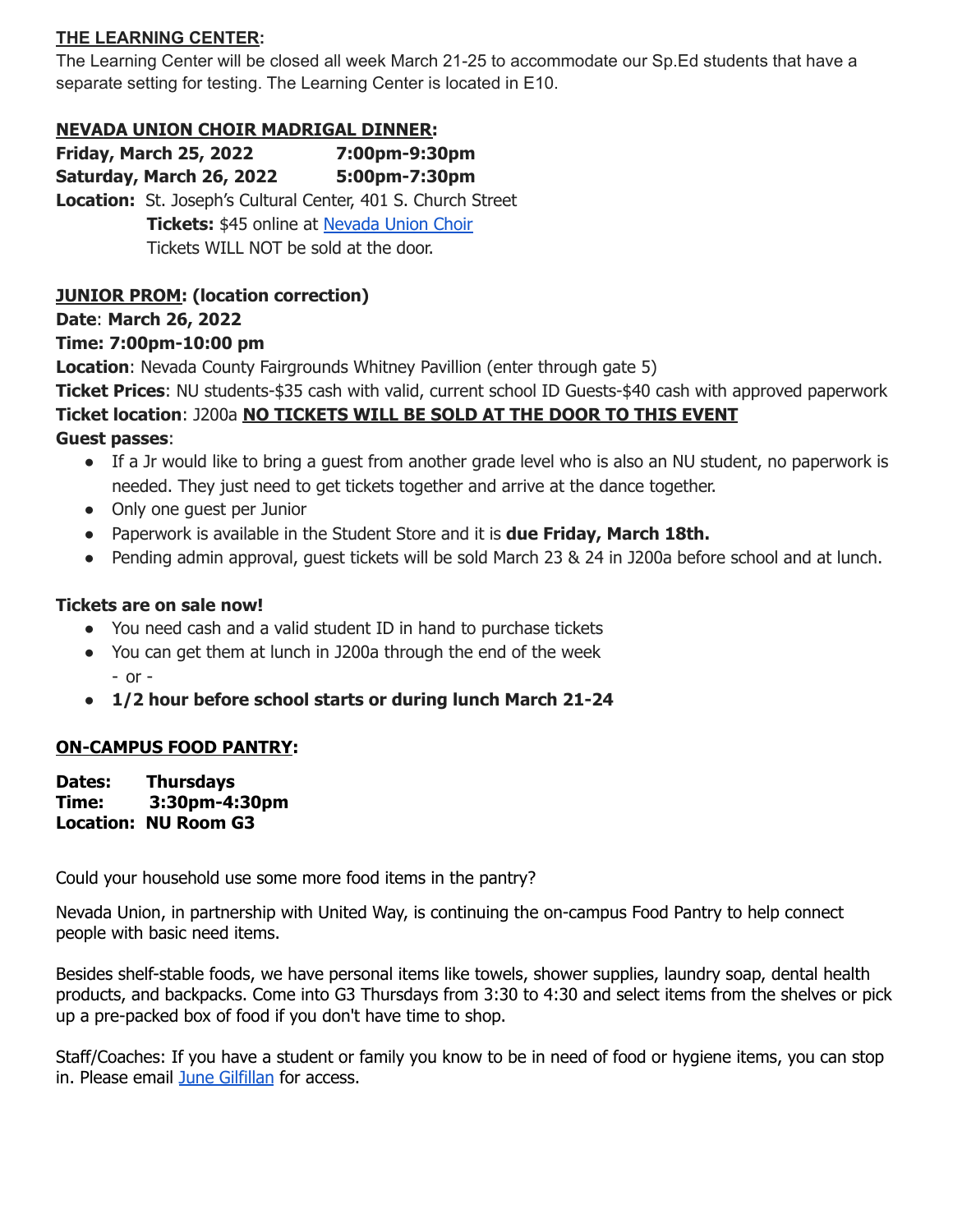#### **NU FLEX TIME:**

Dear Students,

This is Mrs. Toro, English teacher and Flex Time Coordinator for NU. So far this year, students and staff have made Flex Time into a good part of our school day! I just wanted to let everyone know a few guidelines so we all stay "on the same page."

1- Check your Flex Times and go where you are scheduled.

2- Ask any teacher ahead of time if you need a day changed.

3- DO NOT show up for Flex Time and ask to go someplace else. Just don't! See #2 above. ;-)

4- Your teachers really like it when you sign up for their Flex Times to get some extra help, catch up on work, or pull up a grade. So, don't avoid us—come in and get some support!

#### **ATHLETICS:** NUHS Athletics [Schedules](https://nevadaunion.njuhsd.com/Athletics/Sports-Calendar--Schedules/index.html)

#### **Attention Spring Athletes! (and their Parents/Guardians)**

**Academic Eligibility is coming up with the end of the 3rd quarter on Friday April 1.** Grades are to be finalized by teachers no later than Wednesday April 6th. Eligibility reports will be run on Friday April 8th by the Athletics Department.

Any student-athlete that has not earned the minimum 2.0 GPA for the quarter or has more than 1 F will be asked to leave their respective teams to focus on their academics. Take action now to make sure you are meeting your academic responsibilities.

**PARKING LOTS: ATTENTION STUDENTS:** Students ARE NOT ALLOWED in the parking lots between 8:30am - 3:30pm daily. This includes class time, advisory and flex time, between classes and lunch. Students need to bring everything from their car with them in the morning. Should they need to get an assignment from their car, they must find a campus supervisor for an escort.

**YEARBOOKS:** It's been a wild ride so far! Your yearbook staff is capturing all of it in the pages of the 2022 Prospector yearbook. Reserve your discounted copy now before it sells out! Visit [YearbookOrderCenter.com](https://www.yearbookordercenter.com/jobSearch/displayHome) to get ready for friends' signatures and forever memories of this school year.

**SCHOOL [CALENDAR](https://nevadaunion.njuhsd.com/Information/Calendar-School-Year-2021-2022/index.html):** The Nevada Union High School calendar has been updated with the removal of the remaining emergency closure make-up days. School will now be in session on March 21, (due to 12/14 snow closure); April 29 and May 16, (due to February 24 & 25 school closures).

**COVID UPDATES:** Testing in the Wrestling Gym is now 7:30am - 8:30am on Monday and Thursdays. Please see the District [website](http://njuhsd.com) for COVID related information.

#### **ATTENDANCE CALLS:**

#### **If you need to get your student out of school:**

**Emergency:** Walk into the school and go to the attendance office to request to have your student called out of class. If it is during lunch time we do not have staff to run call slips as they are all working lunch security.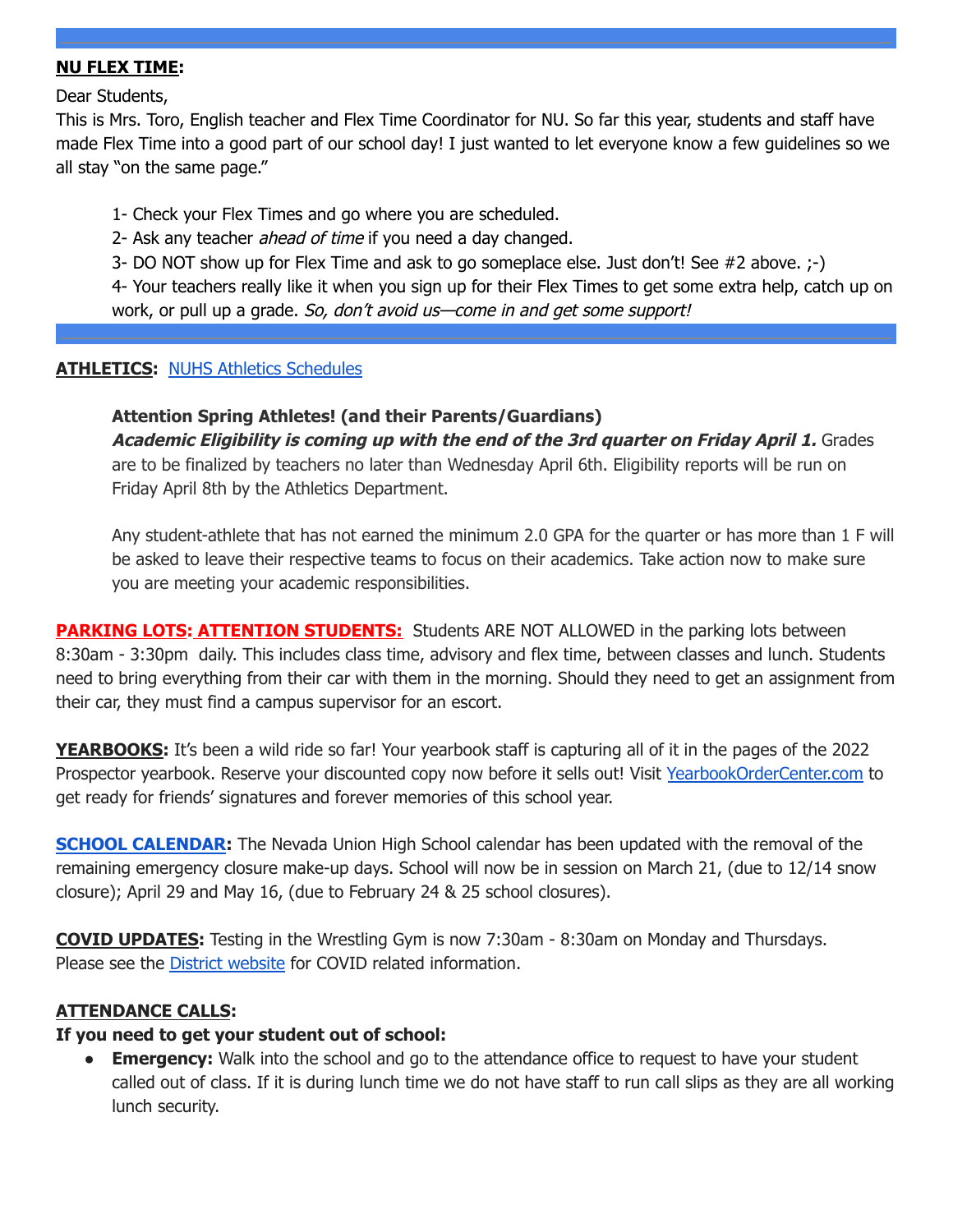- **Non-Emergency:** Call the attendance office and leave a message in the morning if you need your student to be excused from class. Have your student pick up their call slip from the attendance clerks when they arrive at school or during the passing period.
	- $\circ$  We can arrange a student TA to take a call slip to your student if necessary.

Please leave a message on your attendance clerk's phone. The attendance clerk's do check their messages on a regular basis, but due to the volume in their office they are not always able to answer phone calls as they come in. You can find their numbers anytime on the homepage of the website at [numiners.com.](https://nevadaunion.njuhsd.com/)

> **ATTENDANCE OFFICE Report an Absence: Last Names A-L** x2012 **Last Names M-Z** x2018

#### **FUTURE DATES & OPPORTUNITIES:**

#### **INTERNATIONAL PARENT INFORMATION MEETING:**

| Time:             | 6:00 pm                                      |  |
|-------------------|----------------------------------------------|--|
| <b>Location:</b>  | <b>NU Room J204</b>                          |  |
| Who:              | <b>All Spanish speaking parents</b>          |  |
| What:             | Cordial invitation to an informative meeting |  |
| When:             | March 30, 2022                               |  |
| <b>Questions:</b> | Please call us at 530.273.4431 ext.2164      |  |

#### **We would like to share all the Nevada Union has to offer:**

We will have a variety of information about Nevada Union High School. A few things we talk about:

- Tutoring
- Academic Advising / Community Colleges
- Interventions and Support Programs

## **GRASS VALLEY CHARTER IS RECRUITING FOR MENDOCINO OUTDOOR SCIENCE SCHOOL PROGRAM CABIN LEADERS:**

#### **May 31 - June 3, 2022**

Flyer and [Information](https://drive.google.com/file/d/1Myk3e4oi7FKtGT6e0DeP2Gl7uaF5mpi5/view?usp=sharing)

Cabin Leader [Application](https://drive.google.com/file/d/1XBR_iNiixO7R7puvXCJkDse-gdj0OaLa/view?usp=sharing)

Please turn your forms into Marylou Brigham in the Counseling office. Check in at Registrars. Marylou also has blank forms to fill out.

### **BEAR YUBA LAND [TRUST](https://drive.google.com/file/d/1nls3SFoSVH3dV6AHEqbRTx7WuVuO5fxu/view?usp=sharing) EVENT** (click link for flyer)

#### **Date: April 9, 2022 Time: 9:30am-1:30pm**

- Scavenger Hunt
- Outdoor Activities
- Nature Journal